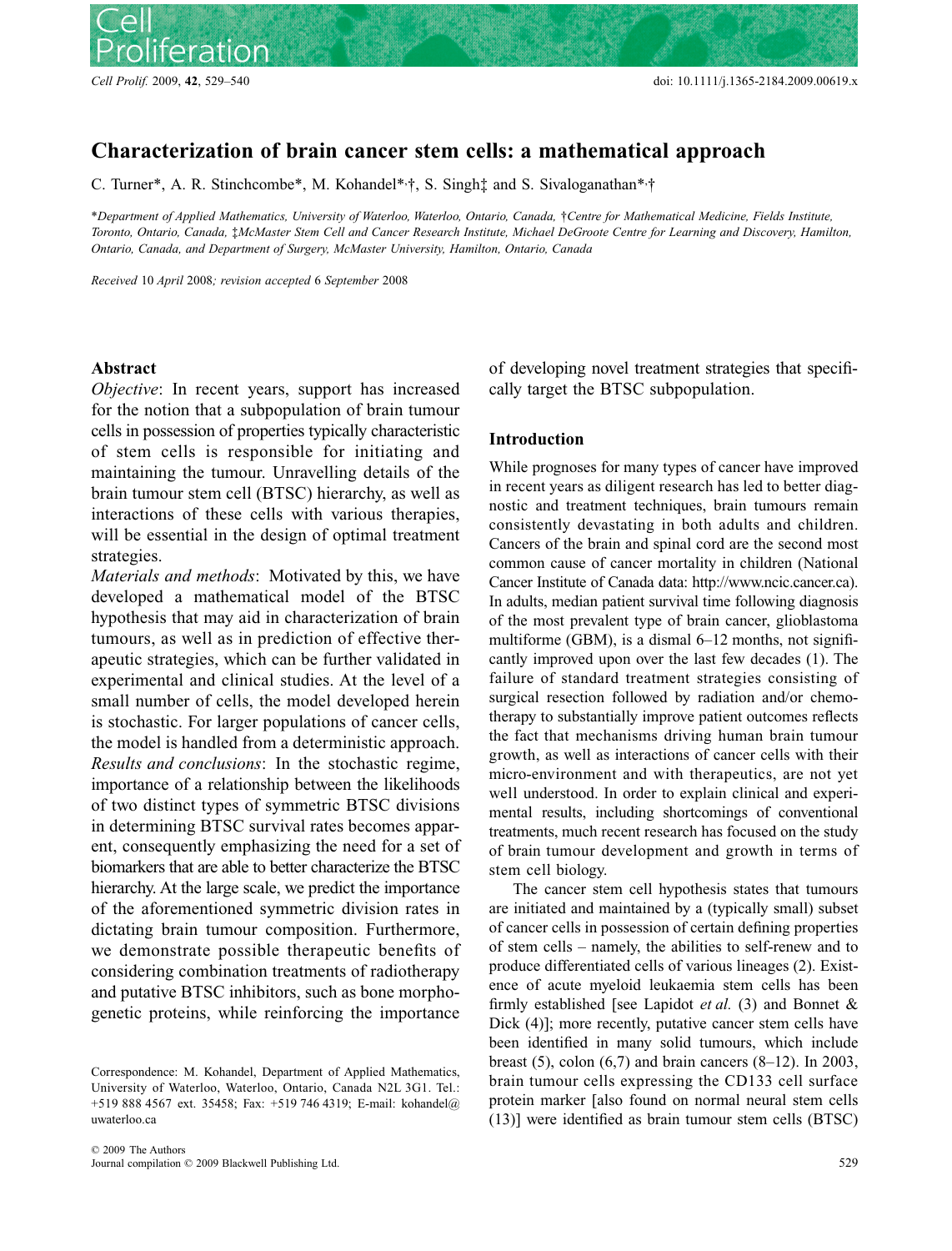based on their exclusive ability to commence and support tumour growth  $(11)$ . These CD133<sup>+</sup> cells, isolated from human brain tumours, were able to generate tumours with the phenotypic signature of the original human malignancy when transplanted in small numbers (as low as 100) into brains of non-obese diabetic/severe combined immunodeficient mice. Importantly, CD133– cells were unable to initiate tumorigenesis in mice, even when transplanted in numbers on the order of tens of thousands. Such demonstrations of tumorigenicity on xenografting into immunocompromised mice remain the gold-standard assay in identification and classification of cancer stem cells (14).

The unique ability of certain cells to both drive and maintain tumour growth appears to be a function of these cells' capacity for two distinct types of self-renewal (15). Stem cells can undergo symmetric self-renewal, cell division in which both daughters possess the stem cell characteristics of the mother stem cell, resulting in expansion of the stem cell population, or asymmetric self-renewal in which one stem cell (which we denote by S) and one progenitor cell (denoted P) are produced [see, for example, fig. 2 of Dirks (16)]. In terms of the mathematical model to be developed herein, this translates to the assumption that symmetric self-renewal occurs (represented schematically as  $S \rightarrow S$  $+ S$ ) with some probability  $r_1$ , while with probability  $r_2$ a stem cell divides asymmetrically  $(S \rightarrow S + P)$ . In addition to self-renewal, stem cells can permit symmetric proliferation, yielding two daughter progenitor cells  $(S \rightarrow P + P)$ with probability  $r_3 = 1 - r_1 - r_2$ . The overall stem cell division rate  $\rho_s$  represents the frequency with which each stem cell undergoes any one of the aforementioned mitotic events, and in general may depend on the cell populations.

Progenitor cells differ from stem cells in that they have limited proliferative potential and limited ability to differentiate. Typically, an early (relatively immature) progenitor will divide into later (more mature) progenitors, undergoing only several rounds of self-renewing cell division before terminally differentiating. While the precise mechanisms of this process are more complicated, the important effect is an amplification of the number of mature cells (denoted M) [these progenitor cells are sometimes termed 'transit amplifying' cells (17)].

The question of how such cancer stem cells originate is unresolved – they could potentially be the product of genetic or epigenetic mutations in normal stem cells, progenitors, or differentiated cells (18). While each of these hypotheses remains viable, the first seems most likely as stem cells have the longevity that may be necessary in order to accumulate oncogenic mutations, and already have functioning self-renewal pathways. Progenitors and mature cells, on the other hand, are relatively short-lived and would require that these self-renewal pathways become activated (16).

While identifying the origins of cancer stem cells remains important from many points of view, the cancer stem cell hypothesis helps to explain certain phenomena independent of these details. The fact that many patients with metastasized cancer cells do not develop metastatic disease can be accounted for by considering a paradigm in which only the metastasis of cancer stem cells can result in new tumour growth (18). Along similar lines, treatments that aim to indiscriminately destroy tumour cells in bulk may fail to consistently provide a cure because they spare a subpopulation of cancer stem cells. Consistent with the latter proposition is the observation that human CD133+ glioma cells exhibit radioresistance due to preferential activation of the DNA damage checkpoint response – in particular, the fraction of  $CD133^+$  glioma cells has recently been found to be enriched following treatment with ionizing radiation, both *in vitro* and in the brains of immunocompromised mice (19).

Another treatment possibility may soon emerge, as Piccirillo *et al*. (20) have recently demonstrated that certain bone morphogenetic proteins (BMPs) are capable of inducing CD133+ human GBM cells to differentiate and adopt a CD133– cell phenotype, both in culture and, more importantly, in the brains of mice (20). Thus, pharmacological application of BMPs to brain tumours may direct BTSCs to differentiate into cells that are more vulnerable to traditional anti-cancer treatments (i.e. radiotherapy and chemotherapy). It is becoming increasingly clear that, under the brain cancer stem cell hypothesis, any potentially curative therapy must target BTSCs. The depletion of the cancer stem cell pool via induced differentiation represents one promising strategy. A second approach may be to design drugs that neutralize the key mechanisms that lend BTSCs their capacity to drive tumour growth. In particular, recent mathematical modelling has given support to the notion that an increase in symmetric self-renewal of cancer stem cells is a condition necessary to explain the observed cell populations in colorectal cancer (21).

Other such continuous cell population dynamics models have provided insights into the dynamics of stem cell hierarchies, including the seminal work of Wichmann and Loeffler on the haematopoietic system (22), Michor *et al*. (23) in analysing the dynamics of treatment of chronic myeloid leukaemia, and Johnston *et al*. (24) on colorectal cancer. Several groups have undertaken mathematical examinations of glioma behaviour independent of the cancer stem cell hypothesis. Examples include the work of Swanson and colleagues, who have applied a reaction-diffusion model to account for the proliferation and diffusion of a homogeneous population of glioma cells in a heterogeneous brain domain (see, e.g. 25), and that of Sander and colleagues, who have studied *in vitro* glioma cell invasion using a continuous model in which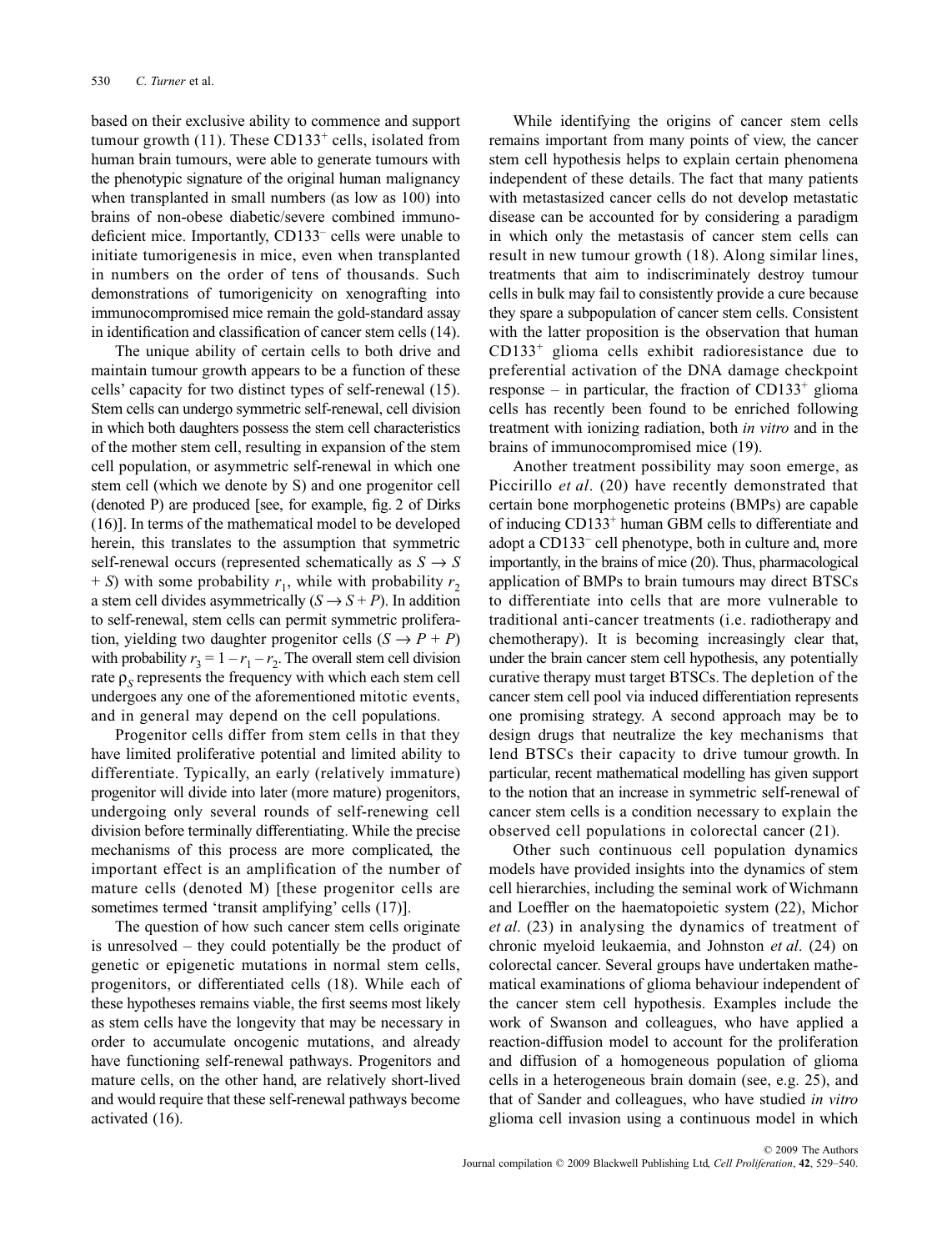core and invasive cancer cells are treated as distinct subpopulations (26). The deterministic cell compartment approach of Wichmann and Loeffler has subsequently been adopted and modified by Ganguly and Puri to describe brain tumour growth according to the cancer stem cell hypothesis (27,28). Here, we instead develop a discrete stochastic model in order to shed light on some of the mechanisms driving brain tumour growth as well as the implications of these mechanisms on treatment strategies. Such an approach allows us to incorporate the inherent stochasticity of biological phenomena and, more importantly, allows for meaningful examination of small numbers of cells, where a deterministic method fails. A similar technique was employed, for example, in modelling cell populations in normal murine epidermal homeostasis (29).

#### **The model**

Considering the three types of BTSC divisions with associated probabilities discussed above, we define  $p(n_S, n_P)$ *t*) as the probability that there are exactly  $n<sub>s</sub>$  BTSCs and  $n<sub>p</sub>$  progenitor cells present at time *t*. This probability is governed by the following master equation:

$$
\frac{dp(n_S, n_P, t)}{dt} =
$$
\n
$$
\rho_S\{r_1(n_S - 1)p(n_S - 1, n_P, t) + r_2n_Sp(n_S, n_P - 1, t) + r_3(n_S + 1)p(n_S + 1, n_P - 2, t) - n_Sp(n_S, n_P, t)\} \qquad (1)
$$
\n
$$
+ \Gamma_S\{(n_S + 1)p(n_S + 1, n_P, t) - n_Sp(n_S, n_P, t)\} + \Gamma_P\{(n_P + 1)p(n_S, n_P + 1, t) - n_Pp(n_S, n_P, t)\},
$$

with initial condition  $p(n_S, n_P, 0) = \delta(n_S, n_{S_0})\delta(n_P, n_{P_0})$ , where  $n_{S_0}$  and  $n_{P_0}$  are the initial numbers of stem and progenitor cells, respectively. Note that  $p(n<sub>S</sub>, n<sub>P</sub>, t)$  is indeed the conditional probability  $p(n_S, n_P, t | n_{S_0}, n_{P_0}, 0)$  of observing the state  $(n_S, n_P)$  at time *t*, given  $(n_{S_9}, n_{P_0})$  at time  $t = 0$ . For simplicity, however, we drop the full notation of the conditional probability [as is done, for example, by van Kampen (30)]. The parameters Γ*S* and Γ*P* represent rates of apoptosis of BTSCs and progenitors, respectively. Exact solutions of equations such as eqn (1) are typically unknown; consequently, numerical simulation is the method of choice for obtaining solutions.

We have begun by formulating the stochastic master equation, and our strategy will be to perform some analysis on this before deriving from it a set of deterministic equations describing the time evolution of the average values of  $n<sub>S</sub>$  and  $n<sub>P</sub>$ . While a study of these deterministic equations is particularly appropriate and efficient when large numbers of cells are under consideration, examination of the master eqn (1) is prudent when dealing with situations in which small numbers of cells are present, such as may be the case *in vitro* and during the early stages of tumour formation. In these cases, stochastic fluctuations may be extremely important and cannot be neglected. As a motivating example, Sachs *et al*. (31) considered stochastic fluctuations in the number of clonogenic tumour cells near the end of a course of radiotherapy (at which time, it is expected that the number of such cells has been decimated to a small value). They determined that the timing of dose delivery is important in dictating tumour control probability, a result that would have escaped deterministic analysis.

The difficulties in analytically solving eqn (1) are circumvented by using the exact stochastic simulation algorithm described by Gillespie (32). The Gillespie algorithm is a relatively straightforward Monte Carlo-based technique that simulates the time evolution of the populations described by eqn (1) without directly solving the master equation. A run of the algorithm consists of calculating the time and nature of the next event, and then updating the system proportionately. The process is then repeated many times (i.e. for a large number of realizations) to obtain the relevant stochastic quantities. The Gillespie algorithm has been extensively used in the study of chemical kinetics for decades, and is being used increasingly in biological frameworks, for example, in studies of gene expression (33). Examples of probability distributions obtained via this method are shown in Fig. 1.

An advantage of the stochastic approach is that it allows for the possibility of a small population of cells becoming extinct after some period of time. One quantity of particular interest is the survival rate  $r_{\text{surv}}$ , which we define as the proportion of realizations of the stochastic process described by eqn (1) that do not result in extinction of S-type cells (and, thus, extinction of the tumour, since we assume that P-type cells alone cannot regenerate the tumour). Using the Gillespie algorithm to simulate experiments in which a single stem cell is left to divide (for various values of the parameters  $r_1$ ,  $r_2$ , and  $r_3$ ), we can plot  $r_{\text{surv}}$  against time (Fig. 2).

In order to understand these simulation results, we can use a simple analytical approach to find an expression for  $r_{\text{surv}}$ . Consider the birth–death process associated with S-type cells in isolation. The only type of division that increases the stem cell population by one is symmetric self-renewal, which occurs with birth rate  $\lambda = \rho_S r_1$ . Both symmetric differentiation and stem cell death decrease the stem cell population by one and, thus, we have death rate  $\mu = \rho_S r_3 + \Gamma_S$ . This birth–death process is governed by the master equation (34):

$$
\frac{dp(n_S, t)}{dt} = \lambda(n_S - 1)p(n_S - 1, t) + \mu(n_S + 1)p(n_S + 1, t) - (\lambda + \mu)n_S p(n_S, t),
$$
\n(2)

© 2009 The Authors Journal compilation © 2009 Blackwell Publishing Ltd, *Cell Proliferation*, **42**, 529*–*540.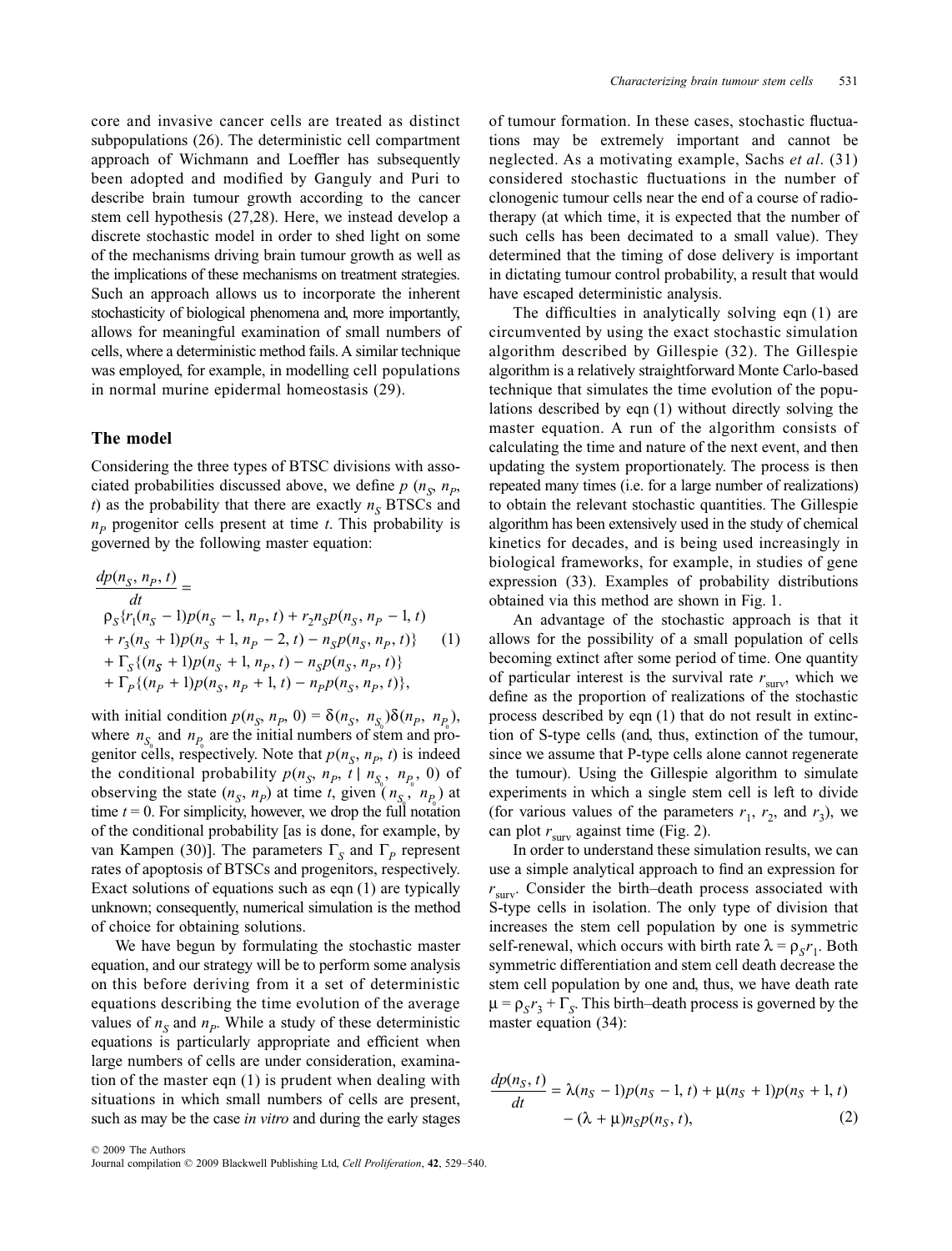

**Figure 1. Example probability distributions at time**  $T = \rho_s t = 10$  generated from **the master equation (eqn 1) using the Gillespie algorithm.** (a)  $r = r_1 - r_3 = 0.15$  and  $r_2 = 0.55$ . (b)  $r = r_1 - r_3 = 0.20$  and  $r_2 = 0.60$ .

for  $n<sub>S</sub> \ge 1$  [with  $dp(0, t)/dt = \mu p(1, t)$ ]. Eqn (2) can be solved using the method of generating functions, described, for example, by Bailey (34). We are particularly interested in the quantity  $1 - p(0, t)$ , which is the probability that at least one S-type cell is surviving at time  $t$  (i.e.  $r_{\text{surv}}$ ). We find that

$$
r_{\text{surv}} = \begin{cases} 1 - \left(\frac{\mu(e^{(\lambda-\mu)t} - 1)}{\lambda e^{(\lambda-\mu)t} - \mu}\right)^{n_{s_0}}, & \lambda \neq \mu \\ 1 - \left(\frac{\lambda t}{\lambda t + 1}\right)^{n_{s_0}}, & \lambda = \mu. \end{cases}
$$
(3)

The long-term tumour survival rate may be particularly useful; this is found by taking the limit as  $t \to \infty$  of eqn (3). In the particular case that  $\Gamma<sub>S</sub>$  is negligibly small,

we see that  $r_{\text{surv}} \rightarrow 1 - (r_3/r_1)^{n_{s_0}}$  (when  $r_1 > r_3$  and 0 otherwise) as  $t \rightarrow \infty$ . This is in agreement with our numerical simulations (Fig. 2). Thus, the model makes the somewhat encouraging prediction that the occurrence of a single cancer stem cell will not necessarily result in a tumour, even if the probability of self-renewal is greater than that of differentiation. As a numerical example, consider the case in which oncogenic transformation results in the presence of a single cancer stem cell with characteristic division probabilities  $r_1 = 0.4$ ,  $r_2 = 0.3$ , and  $r_3 = 0.3$ : this cell has only a 25% chance of forming a lasting colony (i.e. a tumour). This is in contrast to the exponential growth that is predicted by a deterministic model  $[d \le n_S > / dt = (\lambda - \mu) \le n_S >$ , see also below] for the same parameter values, again emphasizing the role of fluctuations in small populations. It is worthwhile to comment that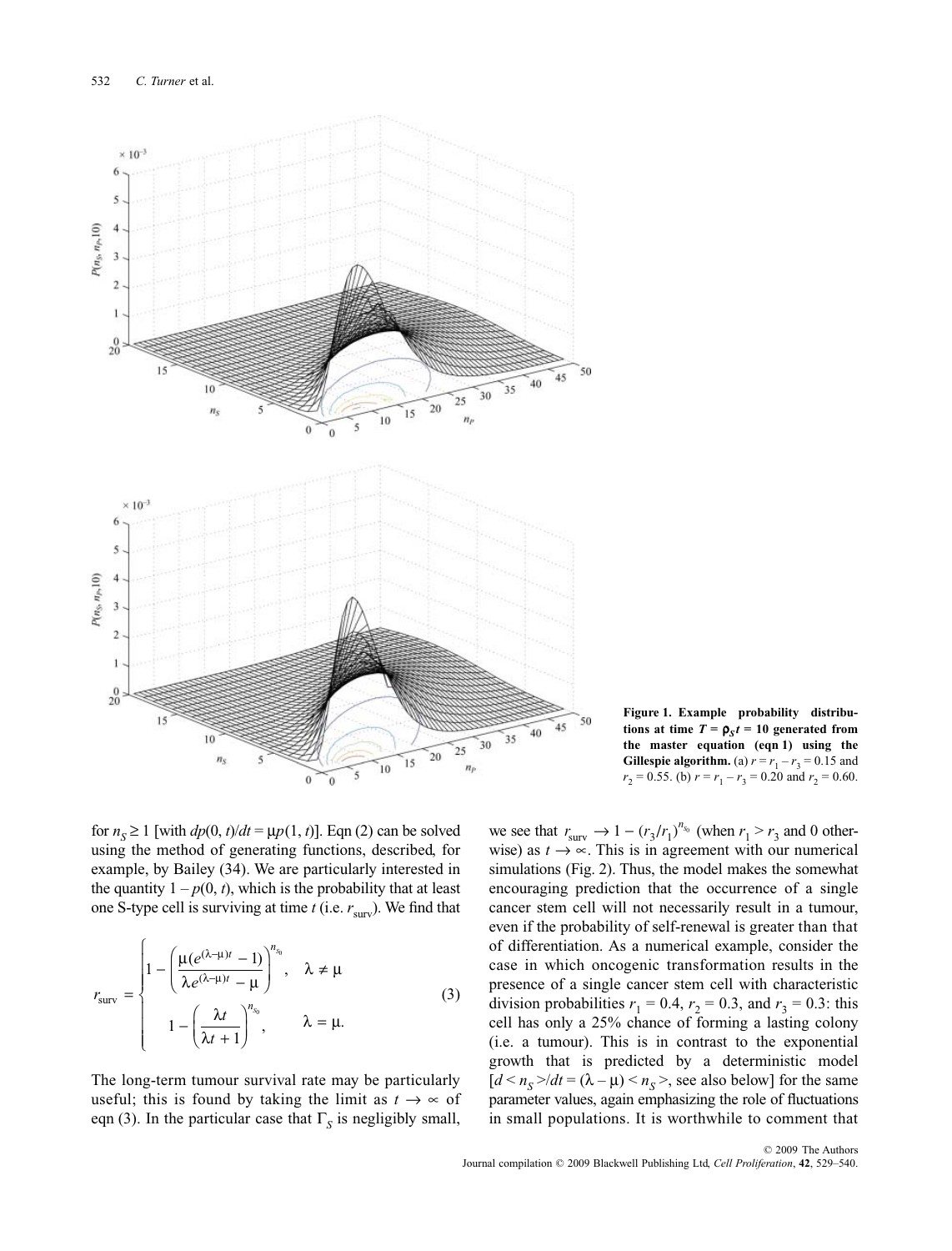

**Figure 2.** Survival rate  $r_{\text{surv}}$  vs. time, for various values of  $r_1$ ,  $r_2$  and  $r_3$  with  $r = r_1 - r_3 = 0.05$  fixed for the purpose of comparison.  $\Gamma_s = 0$ , and the initial number of cells is  $n<sub>S</sub> = 1$ . Dashed lines are obtained from eqn (3). Note that as *T* grows large, the curves tend to  $1 - (r_3/r_1)$ , as expected. Data points are from 100 000 realizations of the Gillespie algorithm.

the resulting  $\langle n_S \rangle$  and  $\langle n_S^2 \rangle$  from eqn (2) grow exponentially (see Appendix), while the relative standard deviation (defined as the ratio of the standard deviation σ to the mean) for the population of BTSCs is inversely proportional to the square root of the initial number of BTSCs. Thus, we expect that for larger values of  $n_{S_0}$ , realizations of the stochastic process defined by eqn  $(2)$ are increasingly in agreement with the corresponding solution to the average equation (35).

As the cellular population grows, it becomes pertinent to consider the equations for the average numbers  $\leq n_{\rm s}$ and  $\leq n_p >$  of each population, which we derive from eqn (1) and will subsequently refer to as the 'average equations' for brevity. Multiplying eqn  $(1)$  by  $n<sub>S</sub>$  and summing over all  $n<sub>S</sub>$  and  $n<sub>P</sub>$ , we can use the definition of the mean  $S = \langle n_S \rangle$  to write

$$
\frac{dS}{dt} = \rho_S rS - \Gamma_S S,\tag{4}
$$

where we have defined  $r = r_1 - r_3$ . Similarly for  $P = \langle n_P \rangle$ ,

$$
\frac{dP}{dt} = \rho_S (1 - r)S - \Gamma_P P. \tag{5}
$$

In setting up the average equations, it becomes apparent that the difference of symmetric division rates  $r = r_1 - r_3$ is the parameter of paramount importance – although we note that, due to the requirement that  $r_1 + r_2 + r_3 = 1$ , this difference is not independent of the asymmetric division rate  $r_2$  (clearly, the parameter  $r$  could be written in terms of any two of the three division rates).

Another quantity of interest is the fraction of cancer stem cells. Defining  $X(t) = S(t)/[S(t) + P(t)]$ , we notice that while the average numbers of neither stem cells  $S(t)$ nor progenitor cells *P*(*t*) reach a steady state, the function  $X(t)$  does. To see this, we first differentiate  $X(t)$  with respect to time, and use eqns (4) and (5) to find that:

$$
\frac{dX}{dt} = \frac{S^2(\rho_S r - \rho_S)}{(S + P)^2} + \frac{SP(\rho_S r - \Gamma_S + \Gamma_P)}{(S + P)^2}.
$$
(6)

Introducing for brevity the notation  $b = \rho_S r - \Gamma_S + \Gamma_P$  and using the relation  $P/(S + P) = 1 - S/(S + P) = 1 - X$ , we can write

$$
\frac{dX}{dt} = X^2(\Gamma_S - \rho_S - \Gamma_P) + bX. \tag{7}
$$

Some algebraic manipulation then yields

$$
\frac{dX}{dt} = bX\left(1 - \frac{X}{K}\right),\tag{8}
$$

where  $K = b/[\rho_s(1 - r) + b]$ . Notice that eqn (8) is a logistic growth equation for *X*; setting its time derivative to zero we find that *X* has stable steady-state solution *K* (this nontrivial steady-state solution is only valid for values of  $b > 0$ ). When the death rates  $\Gamma_s$  and  $\Gamma_p$  are small (or their difference is small) compared to  $\rho_s r$ , we can make the approximation  $K \approx r$ . In other words, as  $t \to \infty$ :

$$
\frac{S}{S+P} \to r. \tag{9}
$$

Thus, while the overall number of tumour cells continues to grow, our model indicates that the proportion of stem cells [i.e. the fraction  $X = S/(S + P)$ ] approaches a constant value that is dependent only on the difference of the probabilities of the two types of symmetric BTSC divisions – this trend is independent of the initial numbers of cells  $n_{S_0}$  and  $n_{P_0}$ . Note that, alternatively, this result can be derived by directly solving the average equations and taking the limit of the ratio  $S/(S + P)$  as  $t \to \infty$ . This observation is consistent with recent findings that the long-term maintenance of a specific percentage of stemlike cells within a tumour is dependent upon the rate of symmetric division (21). Here we have considered the dynamics of only stem and progenitor cells, as these are the proliferating cells that are of primary interest (see the Appendix for the mathematical inclusion of mature cells).

#### **Treatment**

A recent study by Piccirillo *et al*. (20) has suggested the possible use of BMPs in selectively targeting the BTSC

© 2009 The Authors Journal compilation © 2009 Blackwell Publishing Ltd, *Cell Proliferation*, **42**, 529*–*540.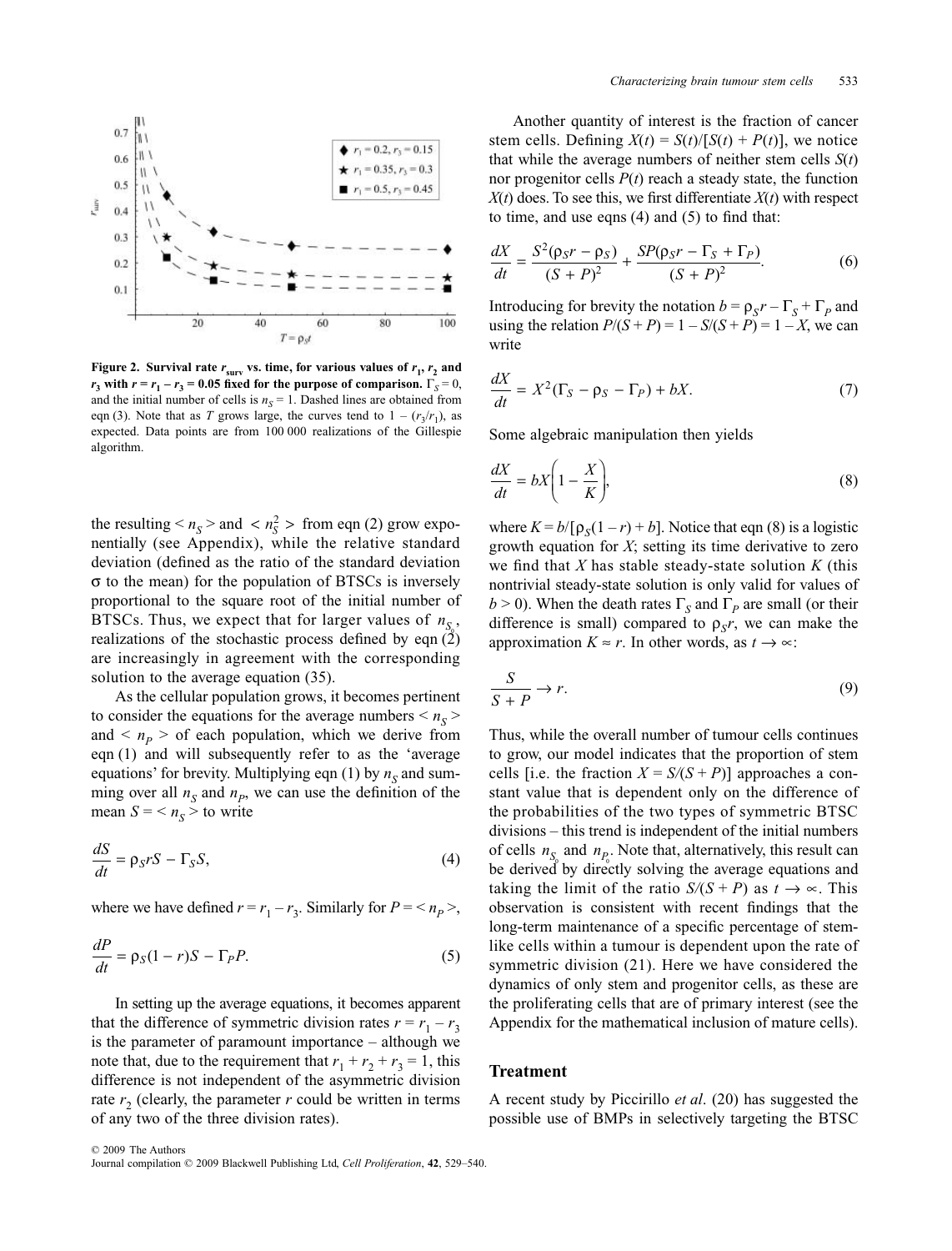subpopulation, while another by Bao *et al*. (19) has examined the phenomenon of resistance to radiotherapy that is demonstrated preferentially by these cells. Here, we focus on the application of these treatments. To this point we have considered conditions of exponential growth, which are appropriate *in vitro* or during the early stages of tumour development. To account for the *in vivo* effects of competition for space and nutrient limitations, we incorporate logistic growth by replacing the formerly constant overall BTSC division rate  $\rho_s$  by  $\tilde{\rho}_s(S, P) = \rho_s(1)$  $-c_S S - c_p P$ , where  $1/c_S$  and  $1/c_p$  are the limiting populations of stem and progenitor cells, respectively. Stochastic simulations indicate that the results of the model regarding tumour composition and survival rate are conserved from the exponential growth regime to the logistic growth regime, to a good approximation. The use of a logistic growth model now allows for discussion of various *in vivo* treatment strategies. In the following, we consider the dynamics of only cancer stem cells and progenitor cells, as these are the proliferating populations that are the targets of therapy.

We first consider the application of radiotherapy by using the exponential decay model described by Kohandel *et al*. (36). The model is incorporated by adding treatment terms to the average eqns (4) and (5) for the numbers of stem and progenitor cells, respectively, so that they read:

$$
\frac{dS}{dt} = \tilde{\rho}_S(S, P)rS - \Gamma_S S - \alpha_S S \sum_i d_i f\left(\frac{t - t_i}{\tau_S}\right)
$$
  

$$
\frac{dP}{dt} = \tilde{\rho}_S(S, P)(1 - r)S - \Gamma_P P - \alpha_P P \sum_i d_i f\left(\frac{t - t_i}{\tau_P}\right).
$$
(10)

Here,  $\alpha_s$  and  $\alpha_p$  represent the radiosensitivities of the stem and progenitor cells (respectively), in units of 1/Gy. The *i*th acute dosage (in Gy per day) is denoted  $d_i$ , which is applied at time  $t_i$ . The radiation clearance time (order of doubling time) of CD133<sup>+</sup> cells is  $\tau_S$  (day), and  $\tau_P$  (day) is that of the CD133<sup>-</sup> cells. Finally, the function  $f(x) =$  $\exp(-x)$  when  $x \ge 0$  and equal to zero otherwise.

It has recently been observed in the laboratory that  $CD133<sup>+</sup>$  GBM cells exhibit greater radioresistance than do cells lacking CD133. In particular, following treatment of cultures of cells isolated from primary human glioblastomas or from human glioblastoma xenografts grown in murine hosts with 2–5 Gy ionizing radiation, the fraction of CD133+ cells was found to have increased 4- to 5-fold (19). Similar results were obtained *in vivo*, with murine subjects bearing xenograft tumours. These results indicate that the radiosensitivity of BTSCs may be significantly smaller than that of GBM progenitor cells, and, thus, in our model we should choose  $\alpha_s < \alpha_p$  (eqn 10). Based on data of Bao *et al.* (19),  $\alpha_S$  was estimated to be 0.2 Gy<sup>-1</sup>,

a value consistent with a previous estimate of stem cell radiosensitivity given by Sachs and Brenner (37). We estimate  $\alpha_p$  to be 3-fold greater (0.6 Gy<sup>-1</sup>). Although not considered here, Bao *et al*. (19) suggest that administration of an inhibitor of the Chk1 and Chk2 checkpoint kinases (specifically, debromohymenialdisine) concurrent with ionizing radiation renders CD133<sup>+</sup> cells more vulnerable, thus acting to increase the value of  $\alpha_{\rm s}$ .

While recognizing the radioresistance of  $CD133<sup>+</sup>$ brain tumour cells is an important if somewhat grim realization, encouraging news comes from recent experiments by Piccirillo and colleagues supporting the notion that BMPs may induce  $CD133<sup>+</sup>$  GBM cells to differentiate into cells with decreased tumorigenic potential (20). BMPs are a subgroup of the transforming growth factor beta family (38). While BMPs play various roles throughout the body, in neural development they typically induce differentiation into astroglial cells (20). *In vitro*, treatment of glioblastoma-derived cells with BMPs resulted in significantly reduced (in the range of  $50\%$ ) CD133<sup>+</sup> populations. *In vivo*, immunodeficient mice that received gradual administration of BMP4 via beads implanted into their brains either concurrent with or following xenograft of glioma cells lived longer than control mice. The precise mechanisms through which BMPs reduce the tumorigenicity of CD133+ GBM cells remain unclear (20); mathematically, in our model we interpret the effects of BMP4 as decreasing the net symmetric division rate *r* while leaving  $r<sub>2</sub>$  fixed. Based on the work of Piccirillo *et al.* (20), we estimate that, starting from a pretreatment value of  $r = 0.1$ , the effect of treatment with BMP4 is to reduce  $r$  to  $-0.1$ . Note that we have previously defined  $r = r_1 - r_3$ , so that the change of *r* to a negative value represents a simultaneous increase in the proportion of symmetric differentiation divisions and decrease in the proportion of symmetric self-renewing divisions.

In the laboratory, the minimum number of  $CD133^+$ GBM cells required for tumour formation upon injection into immunocompromised mice has been reported as approximately 100, while xenograft of up to  $10^6$  CD133<sup>–</sup> cells lacked the capacity to be tumorigenic (11,19). For our simulations, we take  $n_{S_0} = 5000$  and  $n_{P_0} = 10^5$ . This is roughly equivalent to implanting a tumour of 2–3 mm in diameter, which is initially about 5% stem cells by composition. The doubling time of the CD133<sup>+</sup> subpopulation is estimated to be about 2 days (36), resulting in  $\rho_{S} r \approx 0.35$ day<sup>-1</sup>. We take  $c_S$  and  $c_P$  to be  $10^{-7}$  and  $10^{-8}$ , respectively.

Solving the average equations numerically, we can consider the effects of various treatment strategies on GBM cell populations (Fig. 3). A feature of our results is the observed enrichment of the CD133+ population following treatment with ionizing radiation, consistent with the experimental results of Bao *et al*. (19). In our model, the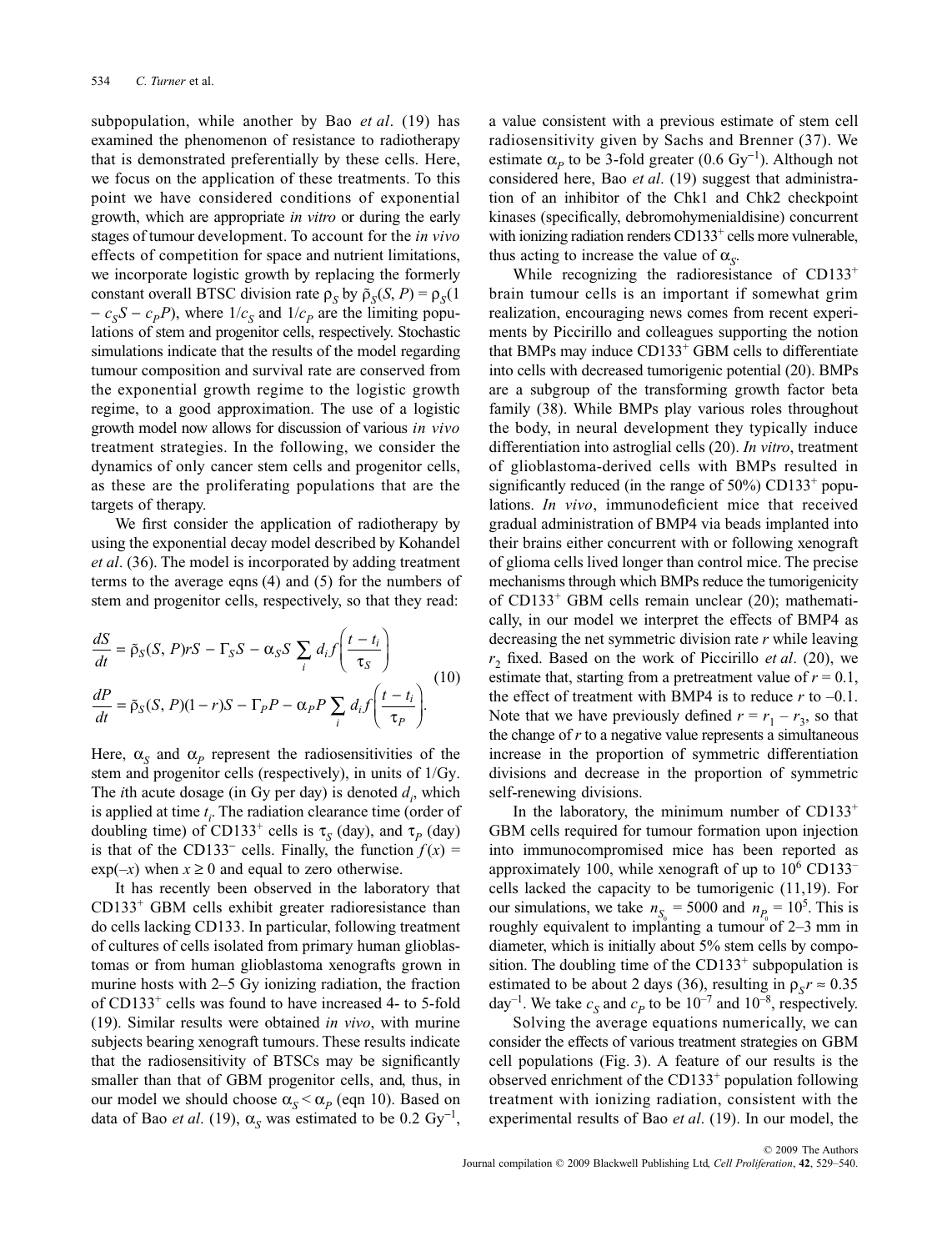

**Figure 3. Total number of CD133+ and CD133**<sup>−</sup> **cells (a) and fraction of CD133+ cells (b) following various combinations of treatments.** The legend is as follows (reproduced in colour online): black, solid (left most in (a), 3rd from bottom at  $t = 22$  in (b)) (no radiation or bone morphogenetic proteins (BMP)); blue, solid (2nd from left in (a), 4th from bottom at  $t = 22$  in (b)) (3 Gy ionizing radiation administered at day 10); blue, dashed (3rd from left in (a), 7th from bottom at  $t = 22$  in (b)) (10 Gy ionizing radiation administered in 2-Gy doses on days 10, 12, 14, 16, and 18); blue, dotted (5th from left in (a), top-most at *t* = 22 in (b)) (18 Gy ionizing radiation administered in 2-Gy doses on each of days 10–18); green, solid (4th from left in (a), 2nd from bottom at  $t = 22$ in (b)) (10 days BMP4 administered from days 0 to 10); green, dashed (6th from left in (a), bottom-most at  $t = 22$  in (b)) (BMP4 administered from days 8 to 20); red, solid (7th from left in (a), 6th from bottom at  $t = 22$  in (b)) (BMP4 administered from days 0 to 10 followed by 10-Gy radiation administered in 2-Gy doses on days 10, 12, 14, 16, and 18); red, dashed (right-most in (a), 5th from bottom at  $t = 22$  in (a)) (BMP4 administered from days 8 to 20 with 10-Gy radiation administered in 2-Gy doses on days10, 12, 14, 16, and 18).

greater radiosensitivity of CD133<sup>−</sup> cells dictates that the fraction of  $CD133<sup>+</sup>$  cells increases (Fig. 3). Furthermore, the logistic growth condition leads to an increase in the growth rate as CD133<sup>−</sup> cells are destroyed; this allows



**Figure 4. Number of CD133+ cells (a) and number of CD133**<sup>−</sup> **cells (b) following various combinations of treatments.** Black, solid (leftmost) (no radiation or bone morphogenetic proteins (BMP)); blue, solid (2nd from left) (3-Gy ionizing radiation administered at day 10); blue, dashed (3rd from left) (10-Gy ionizing radiation administered in 2-Gy doses on days 10, 12, 14, 16, and 18); blue, dotted (5th from left) (18 Gy ionizing radiation administered in 2-Gy doses on each of days 10– 18); green, solid (4th from left) (10 days BMP4 administered from days 0 to 10); green, dashed (6th from left) (BMP4 administered from days 8 to 20); red, solid (7th from left) (BMP4 administered from days 0 to 10 followed by 10-Gy radiation administered in 2-Gy doses on days 10, 12, 14, 16, 18); red, dashed (right-most) (BMP4 administered from days 8 to 20 with 10-Gy radiation administered in 2-Gy doses on days 10, 12, 14, 16, and 18).

 $CD133<sup>+</sup>$  cells to repopulate using resources made newly available. Consequently, we observe a slight increase in the number of CD133<sup>+</sup> cells relative to the control case once radiotherapy has ended and the number of cells has plateaued (Fig. 4).

Our numerical results (Fig. 4) indicate that a BMP-type therapy is effective in decreasing  $CD133<sup>+</sup>$  cell numbers at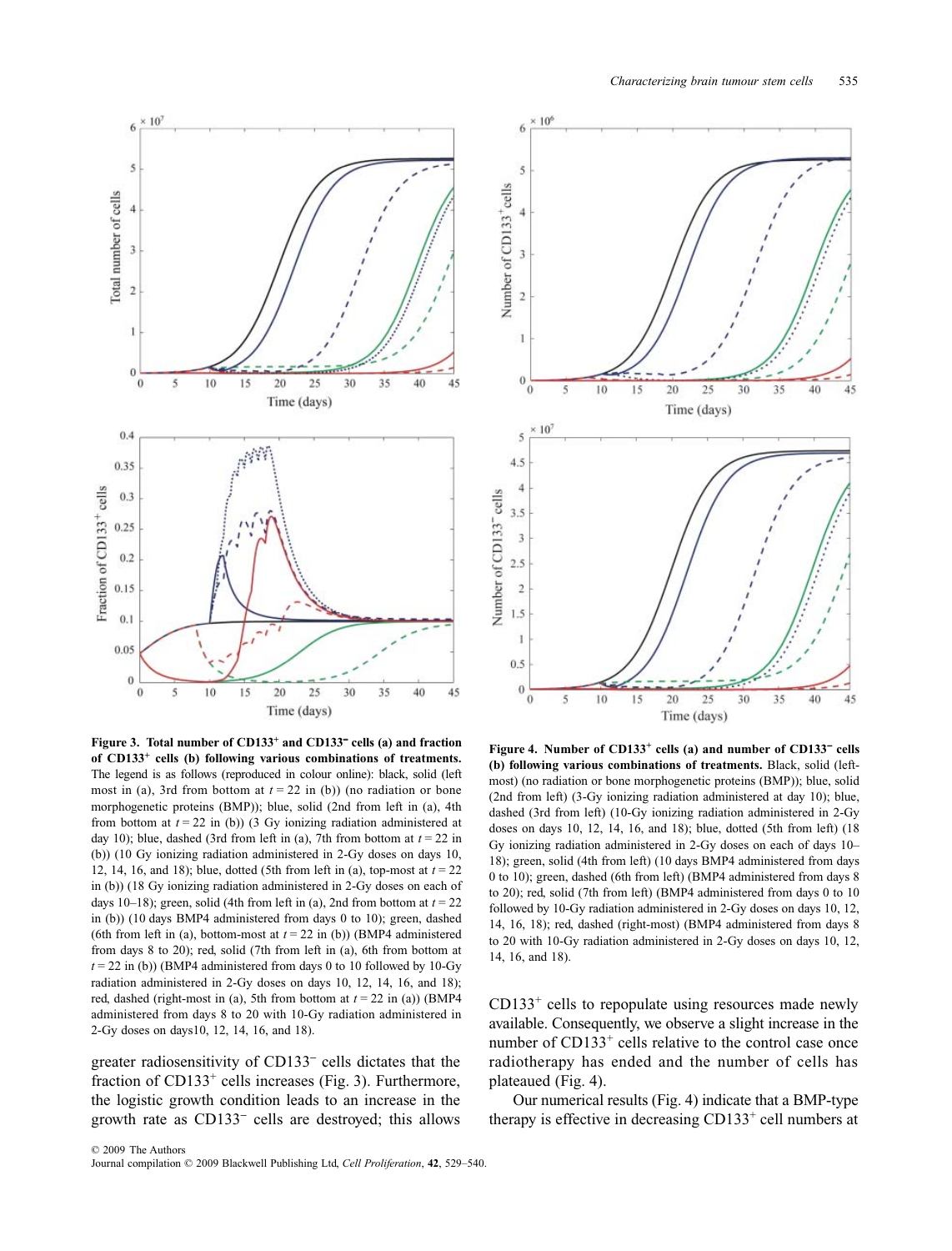the expense of a slight increase in the number of CD133<sup>−</sup> cells and, hence, in the total number of cells (Fig. 3). This net increase is a consequence of our assumption that each CD133+ cell produces two CD133<sup>−</sup> cells. If, rather, a CD133+ cell transitions directly into a CD133<sup>−</sup> cell (i.e. an event of the form  $S \to P$ ), then such an increase in overall tumour bulk is not to be expected. In either case, our results suggest that radiotherapy may be more effective when combined with BMP (or another type of differentiationinducing) therapy, as is evidenced by the length of time for which cell number is suppressed below saturation in the case of radio- and BMP combination therapy relative to other strategies. It should be stressed, however, that at the present time, clinical therapy with BMPs is unfeasible due to the many questions that remain regarding the actions and consequences of these proteins – our theoretical results merely provide additional motivation to investigate such differentiation-inducing factors. A further prediction of the model is that, following the discontinuation of a treatment regime composed of any combination of radiotherapy and BMP-type therapy, the GBM cell population will recover to its original constitution (unless the  $CD133<sup>+</sup>$  population has been rendered extinct). That is, the period of change in the percentage of  $CD133<sup>+</sup>$  GBM cells that begins with the onset of treatment is only transient, and the tumour will eventually recover its original phenotype (Fig. 3).

#### **Discussion**

Mathematical modelling of the cancer stem cell hypothesis is likely to prove useful in two somewhat distinct ways. First, in attempting to establish a mathematical framework that encapsulates such a complex biological process that is only beginning to be understood, important insights and questions may surface that will help to direct future research. Following these initial stages, mathematical modelling will become increasingly useful in predicting strategies for battling the tumour and its resilient cancer stem cells. It seems clear that a deeper understanding, combined with quantitative modelling of cancer stem cells, is central, not only for the design of effective experimental studies to identify particular tumorigenic pathways, but also for the development of effective therapies that will target cancer stem cells.

Related to experimental design, our work has indicated the potential significance of the difference  $r = r_1 - r_3$  in determining a steady-state tumour composition. For example, we predict that a tumour that is 10% BTSCs (relative to total BTSCs and progenitor cells) by composition has  $r = 0.1$ . Furthermore, it follows that symmetric, rather than asymmetric, cell divisions are the important divisions in driving tumour growth and maintenance at

the macroscopic level. Indeed, by a simple rescaling, we have seen that the rate of asymmetric divisions  $r<sub>2</sub>$  can be removed from the average equations altogether. On the microscopic scale of small numbers of cells, however, asymmetric divisions may play an important role. Additional experiments are needed to validate these hypotheses, and to further illuminate the mechanisms of cancer stem cell division. In particular, there is a lack of quantitative estimates for the parameters  $r_1$ ,  $r_2$ , and  $r_3$ . It would be worthwhile for experimentalists to develop assays that measure the tendencies for glioblastoma stem cells to undergo these certain types of divisions. A comparison of experimental data with numerically generated probability distributions may permit the interpolation of the frequencies with which BTSCs undergo certain divisions.

In addition to the difference of the rates of symmetric division, we have also demonstrated that the ratio  $r_2/r_1$ may be of importance in determining the survival rate, or frequency of small numbers of potentially tumorigenic cells developing into tumours. It is an experimentally observed phenomenon that typically only a small fraction of singly cultured  $CD133<sup>+</sup>$  cells develop into tumour spheres. For example, Beier *et al*. (39) report that only 2–5% of CD133+ cells isolated from primary glioblastomas formed tumour spheres when replated at one cell per well. Parameter values (in particular, the division probabilities  $r_1$ ,  $r_2$ , and  $r_3$ ) should thus be chosen to satisfy both a low survival rate and a long-term tumour composition consistent with those observed clinically and experimentally [for brain tumours, the fraction of  $CD133<sup>+</sup>$  cells has been recognized as in the range of about 5 to 30% (11)]. However, stochastic simulations and the aforementioned analytical survival rate together indicate that the division probabilities  $r_1$  and  $r_3$  cannot be chosen to simultaneously satisfy both the experimentally observed tumour sphere formation likelihood and the necessary condition of consistency with experimentally, and clinically, observed tumour composition. More specifically, the model predicts that a significantly higher percentage of singly cultured CD133<sup>+</sup> cells form tumour spheres than is observed.

The lack of concordance between the model prediction and this result is a reflection of the current state-ofknowledge of the brain cancer stem cell hierarchy and the markers that are associated with it. It is an assumption of our model that each  $CD133<sup>+</sup>$  cell has some tumorigenic capacity. CD133, also known as AC133 or human Prominin-1, is an 865-amino acid-long glycosylated protein embedded in the plasma membrane, consisting of five transmembrane domains including two prominent extracellular loops (40,41). Although its biological function has yet to be established (40,41), it was first identified as a marker of haematopoietic stem cells (42) and was subsequently recognized as a marker of human central nervous system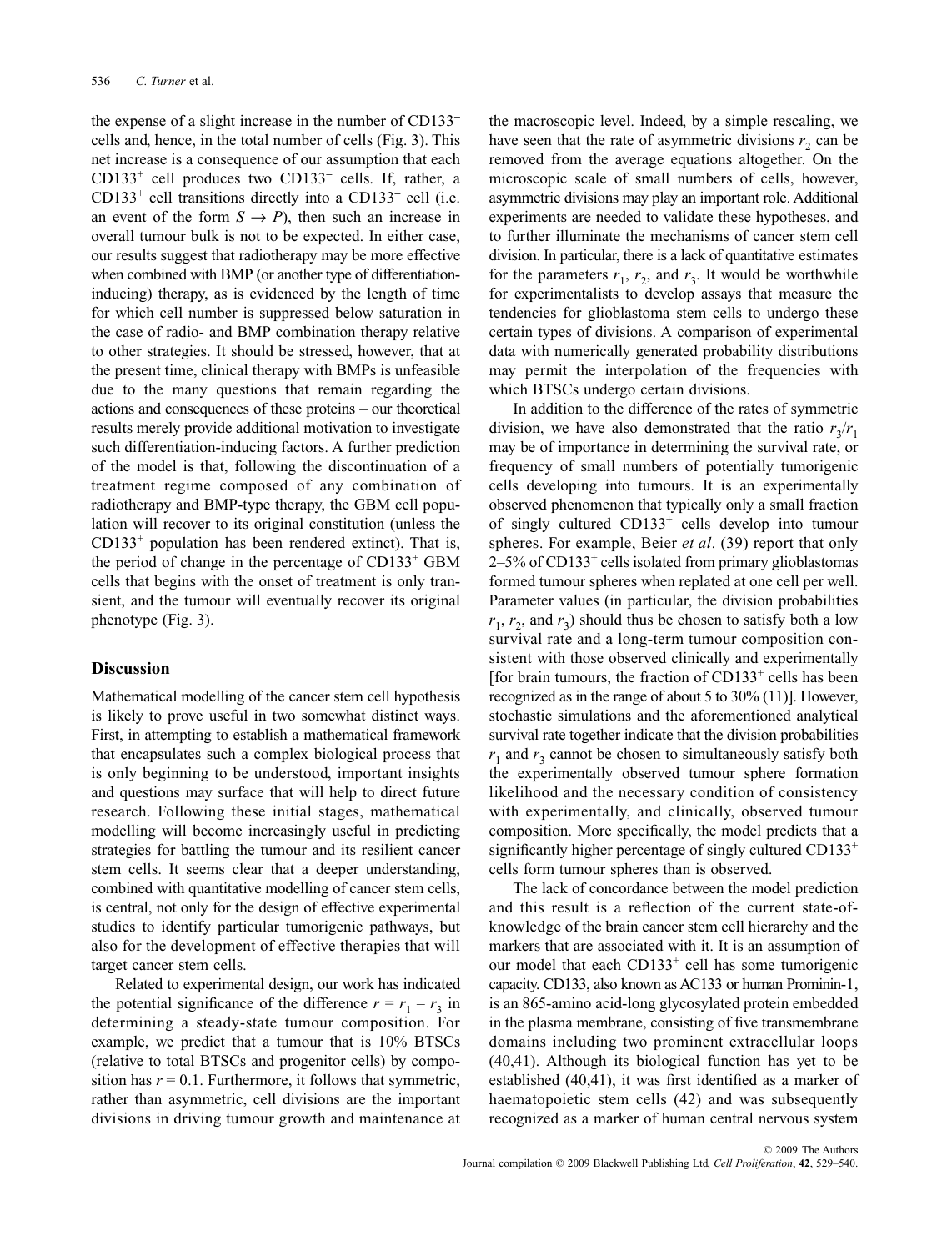stem cells (13). Since then, it has been implicated as a marker for various putative cancer stem cells, including those of the brain and prostate [see Singh *et al*. (11) and Collins *et al*. (43), respectively]. While sufficient data exist to conclude that CD133 is certainly correlated with cancer cell 'stemness', this marker alone does not seem to positively identify human BTSCs while excluding nontumour-initiating progenitor cells, as is evidenced by the relatively low observed frequencies of individual cells from  $CD133<sup>+</sup>$  tumour-derived subpopulations forming tumour spheres (10,11,39). Additional confusion regarding the significance of CD133 comes from the recent report that a certain subset of glioblastomas may be driven by a CD133<sup>−</sup> cell subpopulation (39). Together, these considerations emphasize the importance of finding novel markers and methods of characterizing BTSCs as distinct from their non-tumorigenic progeny. When such advances are made, these can be accommodated by our mathematical model. For example, experimental distinction between BTSCs and non-tumour-initiating cells within the CD133+ cell pool would allow for the mathematical treatment of, and assignment of parameter values to, two separate  $CD133<sup>+</sup>$  cell populations (one capable of selfrenewal and the other not). A similar adaptation could be made to the CD133<sup>−</sup> population, in light of the results of Beier *et al*. mentioned above (39).

Our numerical results regarding treatment agree qualitatively with the observations of Bao *et al*. (19) and Piccirillo *et al*. (20). They also predict that the application of BMPs, together with radiotherapy, may constitute a highly effective treatment strategy. This should motivate the design of experiments that test such combination therapies. There is also a need for additional research, both experimental and theoretical, focused on the separate actions of BMPs and radiotherapy. How exactly do BMPs act to make BTSCs less tumorigenic, and why is it that some BTSCs may resist these effects (14)? Regarding radioresistance of  $CD133<sup>+</sup>$  cells, it should prove worthwhile to perform additional quantitative *in vivo* studies. As pointed out by Hambardzumyan *et al*. (44), much of the current data are derived from GBM cell cultures, which lack the oxygenic and other stimulatory conditions that define the *in vivo* tumour microenvironment.

While much remains to be unravelled, it is certainly clear, as further evidenced by our numerical simulations and results, that the entire BTSC subpopulation must be eliminated before we can speak of a curative therapy. This indicates the need for new and improved treatment strategies. One promising direction may involve antiangiogenic drugs that disrupt the development of tumour vasculature (45). Folkins *et al*. (46) have recently demonstrated that anti-angiogenic therapy may disturb a possible BTSC niche, analogous to the niche of normal neural

stem cells, which in turn may cause BTSCs to differentiate as they lose the niche signals that confer 'stemness' upon them. By doing so, anti-angiogenic therapy may act as a primer for conventional treatments in a novel combination treatment strategy aimed at rendering the BTSC subpopulation extinct (46). The cancer stem cell hypothesis represents a landmark step in that it recognizes that not all tumour cells are equal. In addition to the importance of this type of populational heterogeneity, it is becoming increasingly clear that the micro-environmental heterogeneity of a tumour is an undeniable force in determining cellular behaviour. Considering the effects of irregular vasculature and a possible BTSC niche will be an interesting challenge for future modelling.

While there are current limitations on mathematical modelling of BTSCs, in terms of the previously discussed need for more precise biomarkers and a better understanding of the processes of BTSC proliferation and self-renewal, our model is adaptable to new features as discoveries are made. As biological knowledge of the BTSC hierarchy grows, so too will the related mathematical modelling. In addition to the radioresistance documented by Bao *et al*. (19), chemoresistance of CD133<sup>+</sup> glioma cells is a recently observed phenomenon [see, for example, Liu *et al.* (47)]. Ganguly and Puri (28) have included chemotherapy in their mathematical model of cancer stem cell dynamics (27); in the future, it may also be interesting to use a stochastic approach to examine the effects of chemotherapy. The synergistic interplay between mathematical modelling and experiment will lead to computational models that can then play a role in designing treatment strategies that are effective in doing what the cancer stem cell hypothesis implies is clearly necessary: eradicating the underlying cancer stem cells to one day provide a truly curative therapy.

#### **Acknowledgements**

Financial support by the Natural Sciences and Engineering Research Council of Canada and Canadian Institutes of Health Research (C.T., A.R.S., M.K., S. Sivaloganathan), as well as Canada Research Chair Program and Canada Foundation for Innovation (S. Singh), is gratefully acknowledged. In addition, we would like to thank E. Jervis and M. Kardar for their helpful discussions.

## **Appendix**

#### *Inclusion of mature cells*

In the main text, we concerned ourselves with only the populations of stem and progenitor cells. However, the model can easily be generalized to include the population of mature cells. In particular, we assume that progenitor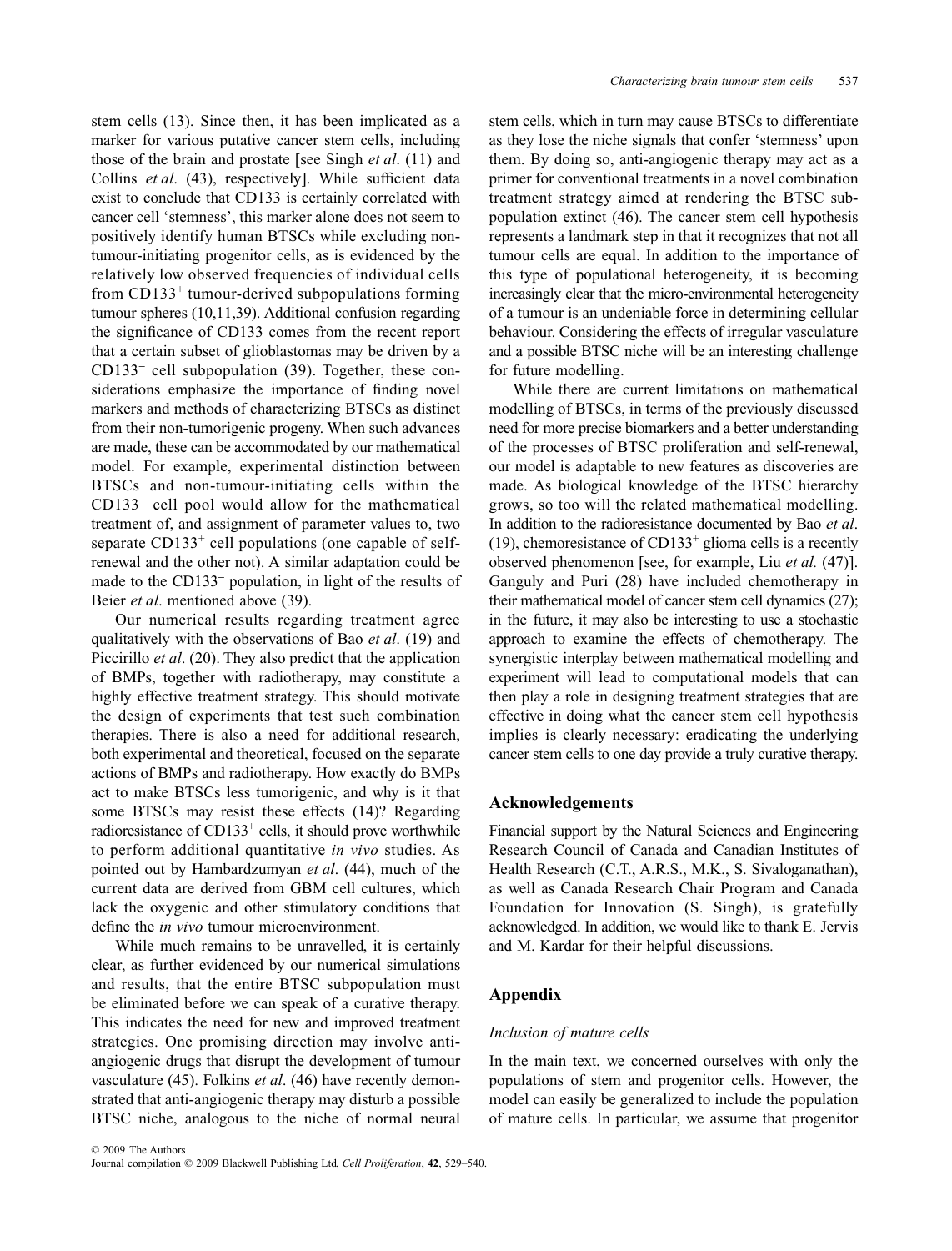cells can asymmetrically self-renew with some (typically small) probability  $1 - r'$  and otherwise perform a symmetric commitment-type division to mature cells with probability  $r'$  (and that with rate  $\rho_p$  progenitor cells undergo either of these two types of divisions). Introducing a death rate for mature cells  $\Gamma_M$  and using the same assumptions as before for stem and progenitor cells, we have the following master equation:

$$
\frac{dp(n_S, n_P, n_M, t)}{dt} =
$$
\n
$$
\frac{dt}{p_S\{r_1(n_S - 1)p(n_S - 1, n_P, n_M, t)} + r_2 n_S p(n_S, n_P - 1, n_M, t)} + r_3(n_S + 1)p(n_S + 1, n_P - 2, n_M, t) + r_S(n_S, n_P, n_M, t) + r_S(n_S + 1)p(n_S + 1, n_P, n_M, t) - n_S p(n_S, n_P, n_M, t) + \rho_p\{1 - r'\} n_P p(n_S, n_P, n_M - 1, t) + r'(n_P + 1)p(n_S, n_P + 1, n_M - 2, t) - n_P p(n_S, n_P, n_M, t) + r_P\{(n_P + 1)p(n_S, n_P + 1, n_M, t) - n_P p(n_S, n_P, n_M, t)\} + r_M\{(n_M + 1)p(n_S, n_P, n_M + 1, t) - n_M p(n_S, n_P, n_M, t)\}.
$$

Since we have not altered the dynamics of the cancer stem cell population, the survival rate is the same as that given in eqn (3). The associated average equations are

$$
\frac{dS}{dt} = \rho_S rS - \Gamma_S S
$$
  
\n
$$
\frac{dP}{dt} = \rho_S (1 - r)S - \tilde{\Gamma}_P P
$$
  
\n
$$
\frac{dM}{dt} = \rho_P (1 + r')S - \Gamma_M M,
$$
\n(12)

where  $\tilde{\Gamma}_p = \rho_p r' + \Gamma_p$  and, for consistency, we have again taken  $r = r_1 - r_3$ . By either solving eqn (12) directly and taking the limit as  $t \rightarrow \infty$  or by applying an approach similar to that used in the case of the two-compartment model (i.e. finding a pair of coupled ordinary differential equations for  $X = S/(S + P)$  and  $Y = S/(S + P + M)$  and solving for steady-state solutions), we find that

$$
\lim_{t \to \infty} \frac{S}{S + P + M} = \frac{1}{1 + \frac{a'}{b'} \left(1 + \frac{c'}{d'}\right)},
$$
\n(13)

where  $a' = \rho_S (1 - r)$  (defined previously),  $b' = \rho_S r + \rho_P r'$  $\Gamma_S + \Gamma_P$ ,  $c' = \rho_P(1 + r')$  and  $d' = \rho_S r - \Gamma_S + \Gamma_M$ . Note that if we take  $r' = 0$ , then the second line of eqn (12) reduces to eqn  $(5)$ .

#### *Relative standard deviation*

We have derived the following deterministic equations for the first and second moments:

$$
\frac{d < n_S \ge}{dt} = [\rho_S r_1 - (\rho_S r_3 + \Gamma_S)] < n_S \ge, \\
\frac{d < n_S^2 \ge}{dt} = 2[\rho_S r_1 - (\rho_S r_3 + \Gamma_S)] < n_S^2 \ge \\
 \qquad + (\rho_S r_1 + \rho_S r_3 + \Gamma_S) < n_S \ge.
$$
\n(14)

For brevity, we will write  $\lambda = \rho_s r_1$  and  $\mu = \rho_s r_3 + \Gamma_s$  so that the above equations can be written simply as

$$
\frac{d < n_S >}{dt} = (\lambda - \mu) < n_S >, \\
\frac{d < n_S^2 >}{dt} = 2(\lambda - \mu) < n_S^2 > + (\lambda + \mu) < n_S >. \tag{15}
$$

These are solved to give

$$
\langle n_{S} \rangle = n_{0} \exp((\lambda - \mu)t),
$$
  

$$
\langle n_{S}^{2} \rangle = n_{0} \left( \frac{\lambda + \mu}{\lambda - \mu} \right) \exp((\lambda - \mu)t) (\exp((\lambda - \mu)t) - 1)
$$
  

$$
+ n_{0}^{2} \exp(2(\lambda - \mu)t), \qquad (16)
$$

where  $n_0 = n_S(0)$  is the initial number of BTSCs. From these two equations we can calculate the standard deviation

$$
\sigma = \sqrt{m_S^2 - m_S^2} = \sqrt{n_0 \left(\frac{\lambda + \mu}{\lambda - \mu}\right)} \exp\left(\frac{1}{2}(\lambda - \mu)t\right) \sqrt{\exp((\lambda - \mu)t) - 1},\tag{17}
$$

which, for  $\lambda > \mu$  (this must be the case for a growing tumour), obeys

$$
\frac{\sigma}{\langle n_S \rangle} \to \frac{1}{\sqrt{n_0}} \sqrt{\frac{\lambda + \mu}{\lambda - \mu}}
$$
 (18)

as  $t \rightarrow \infty$ . Thus, we see that while the standard deviation of the stochastic realizations about the mean grows exponentially, the relative standard deviation decreases with increasing initial number of BTSCs. For  $\mu = 0$ , eqn (18) gives  $\sigma$ /<  $n_s$  >  $\rightarrow$  1/ $\sqrt{n_0}$  (35).

## **References**

- 1 DeAngelis LM (2005) Chemotherapy for brain tumors a new beginning. *N. Engl. J. Med*. **352**, 1036–1038.
- 2 Tan BT, Park CY, Ailles LE, Weissman IL (2006) The cancer stem cell hypothesis: a work in progress. *Lab. Invest*. **86**, 1203–1207.

© 2009 The Authors Journal compilation © 2009 Blackwell Publishing Ltd, *Cell Proliferation*, **42**, 529*–*540.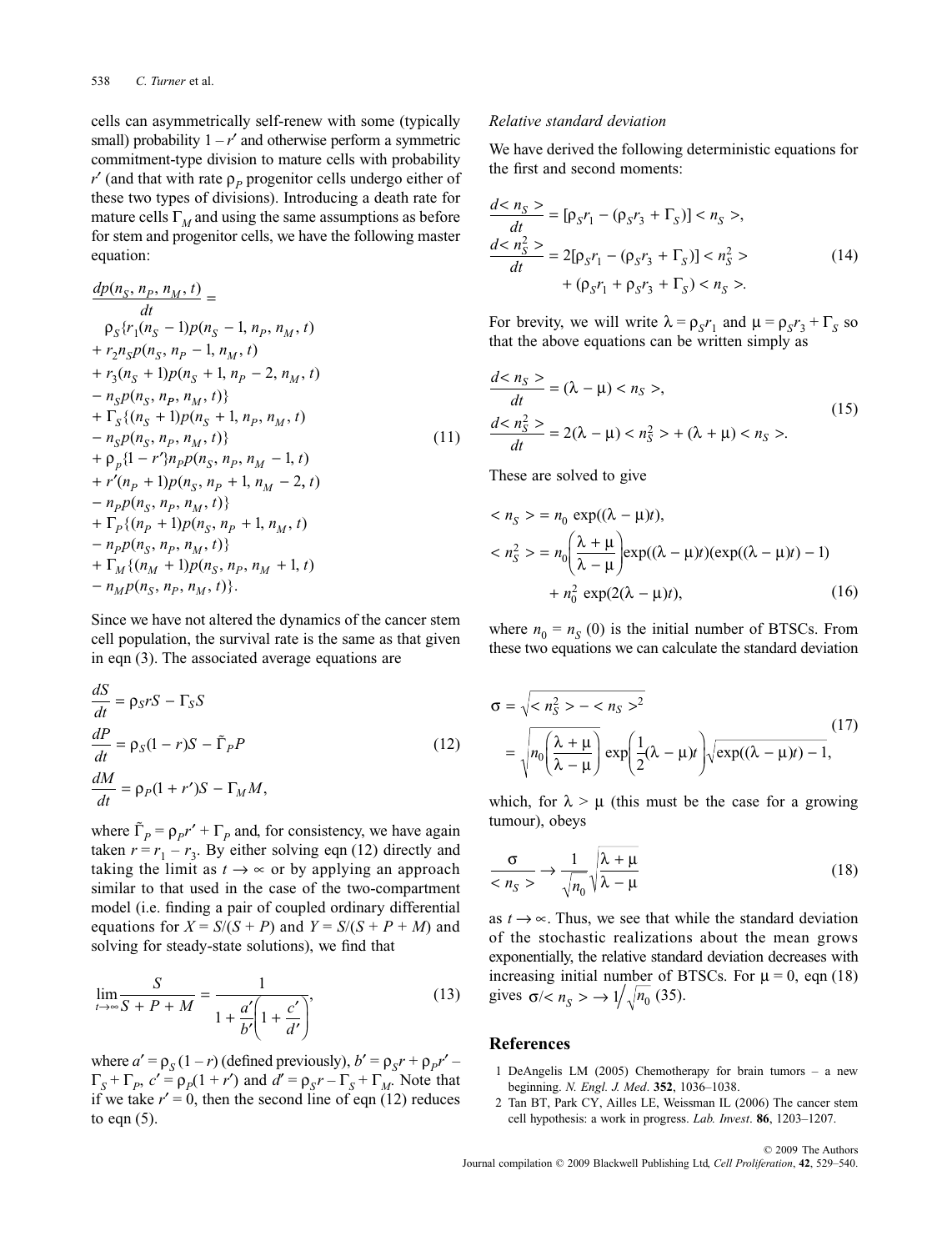- 3 Lapidot T, Sirard C, Vormoor J, Murdoch B, Hoang T, Caceres-Cortes J, Minden M, Paterson B, Caligiuri MA, Dick JE (1994) A cell initiating human acute myeloid leukaemia after transplantation into SCID mice. *Nature* **17**, 645–648.
- 4 Bonnet D, Dick JE (1997) Human acute myeloid leukemia is organized as a hierarchy that originates from a primitive hematopoietic cell. *Nat. Med*. **3**, 730–737.
- 5 Al-Hajj M, Wicha MS, Benito-Hernandez A, Morrison SJ, Clarke MF (2003) Prospective identification of tumorigenic breast cancer cells. *Proc. Natl. Acad. Sci. USA* **100**, 3983–3988.
- 6 Ricci-Vitiani L, Lombardi DG, Pilozzi E, Biffoni M, Todaro M, Peschle C, De Maria R (2007) Identification and expansion of human colon-cancer-initiating cells. *Nature* **445**, 111–115.
- 7 O'Brien CA, Pollett A, Gallinger S, Dick JE (2007) A human colon cancer cell capable of initiating tumour growth in immunodeficient mice. *Nature* **445**, 106–110.
- 8 Ignatova TN, Kukekov VG, Laywell ED, Suslov ON, Vrionis FD, Steindler DA (2002) Human cortical glial tumors contain neural stem-like cells expressing astroglial and neuronal markers *in vitro*. *Glia* **39**, 193–206.
- 9 Hemmati HD, Nakano I, Lazareff JA, Masterman-Smith M, Geschwind DH, Bronner-Fraser M, Kornblum HI (2003) Cancerous stem cells can arise from pediatric brain tumors. *Proc. Natl. Acad. Sci. USA* **100**, 15178–15183.
- 10 Singh SK, Clarke ID, Terasaki M, Bonn VE, Hawkins C, Squire J, Dirks PB (2003) Identification of a cancer stem cell in human brain tumors. *Cancer Res*. **63**, 5821–5828.
- 11 Singh SK, Hawkins C, Clarke ID, Squire JA, Bayani J, Hide T, Henkelman RM, Cusimano MD, Dirks PB (2004) Identification of human brain tumour initiating cells. *Nature* **432**, 396–401.
- 12 Galli R, Binda E, Orfanelli U, Cipelletti B, Gritti A, De Vitis S, Fiocco R, Foroni C, Dimeco F, Vescovi A (2004) Isolation and characterization of tumorigenic, stem-like neural precursors from human glioblastoma. *Cancer Res*. **64**, 7011–7021.
- 13 Uchida N, Buck DW, He D, Reitsma MJ, Masek M, Phan TV, Tsukamoto AS, Gage FH, Weissman IL (2000) Direct isolation of human central nervous system stem cells. *Proc. Natl. Acad. Sci. USA* **97**, 14720–14725.
- 14 Dirks PB (2006) Cancer: stem cells and brain tumours. *Nature* **444**, 687–688.
- 15 Morrison SJ, Kimble J (2006) Asymmetric and symmetric stemcell divisions in development and cancer. *Nature* **441**, 1068– 1074.
- 16 Dirks PB (2007) Brain tumour stem cells: the undercurrents of human brain cancer and their relationship to neural stem cells. *Philos. Trans. Roy Soc. Lond. B Biol. Sci*. **363**, 139–152.
- 17 Clarke MF, Fuller M (2006) Stem cells and cancer: two faces of eve. *Cell* **124**, 1111–1115.
- 18 Reya T, Morrison SJ, Clarke MF, Weissman IL (2001) Stem cells, cancer, and cancer stem cells. *Nature* **414**, 105–111.
- 19 Bao S, Wu Q, McLendon RE, Hao Y, Shi Q, Hjelmeland AB, Dewhirst MW, Bigner DD, Rich JN (2006) Glioma stem cells promote radioresistance by preferential activation of the DNA damage response. *Nature* **444**, 756–760.
- 20 Piccirillo SG, Reynolds BA, Zanetti N, Lamorte G, Binda E, Broggi G, Brem H, Olivi A, Dimeco F, Vescovi AL (2006) Bone morphogenetic proteins inhibit the tumorigenic potential of human brain tumour-initiating cells. *Nature* **444**, 761–765.
- 21 Boman BM, Wicha MS, Fields JZ, Runquist OA (2007) Symmetric division of cancer stem cells–a key mechanism in tumor growth that should be targeted in future therapeutic approaches. *Clin. Pharmacol. Ther*. **81**, 893–898.
- 22 Wichmann HE, Loeffler M (1985) *Mathematical Modeling of Cell*

*Proliferation: Stem Cell Regulation in Hemopoiesis*, Vol. I. Boca Raton, FL: CRC Press.

- 23 Michor F, Hughes TP, Iwasa Y, Branford S, Shah NP, Sawyers CL, Nowak MA (2005) Dynamics of chronic myeloid leukaemia. *Nature* **435**, 1267–1270.
- 24 Johnston MD, Edwards CM, Bodmer WF, Maini PK, Chapman SJ (2007) Mathematical modeling of cell population dynamics in the colonic crypt and in colorectal cancer. *Proc. Natl. Acad. Sci. USA* **104**, 4008–4013.
- 25 Swanson KR, Rostomily RC, Alvord EC Jr (2008) A mathematical modelling tool for predicting survival of individual patients following resection of glioblastoma: a proof of principle. *Br. J. Cancer* **98**, 113– 119.
- 26 Stein AM, Demuth T, Mobley D, Berens M, Sander LM (2007) A mathematical model of glioblastoma tumor spheroid invasion in a three-dimensional in vitro experiment. *Biophys. J*. **92**, 356–365.
- 27 Ganguly R, Puri IK (2006) Mathematical model for the cancer stem cell hypothesis. *Cell Prolif*. **39**, 3–14.
- 28 Ganguly R, Puri IK (2007) Mathematical model for chemotherapeutic drug efficacy in arresting tumour growth based on the cancer stem cell hypothesis. *Cell Prolif*. **40**, 338–354.
- 29 Clayton E, Doupe DP, Klein AM, Winton DJ, Simons BD, Jones PH (2007) A single type of progenitor cell maintains normal epidermis. *Nature* **446**, 185–189.
- 30 van Kampen NG (2007) *Stochastic Processes in Physics and Chemistry*. New York: Elsevier.
- 31 Sachs RK, Heidenreich WF, Brenner DJ (1996) Dose timing in tumor radiotherapy: considerations of cell number stochasticity. *Math. Biosci*. **138**, 131–146.
- 32 Gillespie DT (1977) Exact stochastic simulation of coupled chemical reactions. *J. Phys. Chem*. **81**, 2340–2361.
- 33 Ozbudak EM, Thattai M, Kurtser I, Grossman AD, van Oudenaarden A (2002) Regulation of noise in the expression of a single gene. *Nat. Gen*. **31**, 69–73.
- 34 Bailey NTJ (1964) *The Elements of Stochastic Processes*. New York: John Wiley & Sons.
- 35 Kleczkowski A (2005) Population and replicate variability in an exponential growth model. *Acta Phys. Pol. B* **36**, 1623–1634.
- 36 Kohandel M, Kardar M, Milosevic M, Sivaloganathan S (2007) Dynamics of tumor growth and combination of anti-angiogenic and cytotoxic therapies. *Phys. Med. Biol*. **52**, 3665–3677.
- 37 Sachs RK, Brenner DJ (2005) Solid tumor risks after high doses of ionizing radiation. *Proc. Natl. Acad. Sci. USA* **102**, 13040–13045.
- 38 Chen D, Zhao M, Mundy GR (2006) Bone morphogenetic proteins. *Growth Factors* **22**, 233–241.
- 39 Beier D, Hau P, Proescholdt M, Lohmeier A, Wischhusen J, Oefner PJ, Aigner L, Brawanski A, Bogdahn U, Beier CP (2007) CD133<sup>+</sup> and CD133– glioblastoma-derived cancer stem cells show differential growth characteristics and molecular profiles. *Cancer Res*. **67**, 4010– 4015.
- 40 Shmelkov SV, St Clair R, Lyden D, Rafii S (2005) AC133/CD133/ Prominin-1. *Int. J. Biochem. Cell Biol*. **37**, 715–719.
- 41 Neuzil J, Stantic M, Zobalova R, Chladova J, Wang X, Prochazka L, Dong L, Andera L, Ralph SJ (2007) Tumour-initiating cells vs. cancer 'stem' cells and CD133: what's in the name? *Biochem. Biophys. Res. Comm*. **355**, 855–859.
- 42 Miraglia S, Godfrey W, Yin AH, Atkins K, Warnke R, Holden JT, Bray RA, Waller EK, Buck DW (1997) A novel five-transmembrane hematopoietic stem cell antigen: isolation, characterization, and molecular cloning. *Blood* **90**, 5013–5021.
- 43 Collins AT, Berry PA, Hyde C, Stower MJ, Maitland NJ (2005) Prospective identification of tumorigenic prostate cancer stem cells. *Cancer Res*. **65**, 10946–10951.

© 2009 The Authors

Journal compilation © 2009 Blackwell Publishing Ltd, *Cell Proliferation*, **42**, 529*–*540.